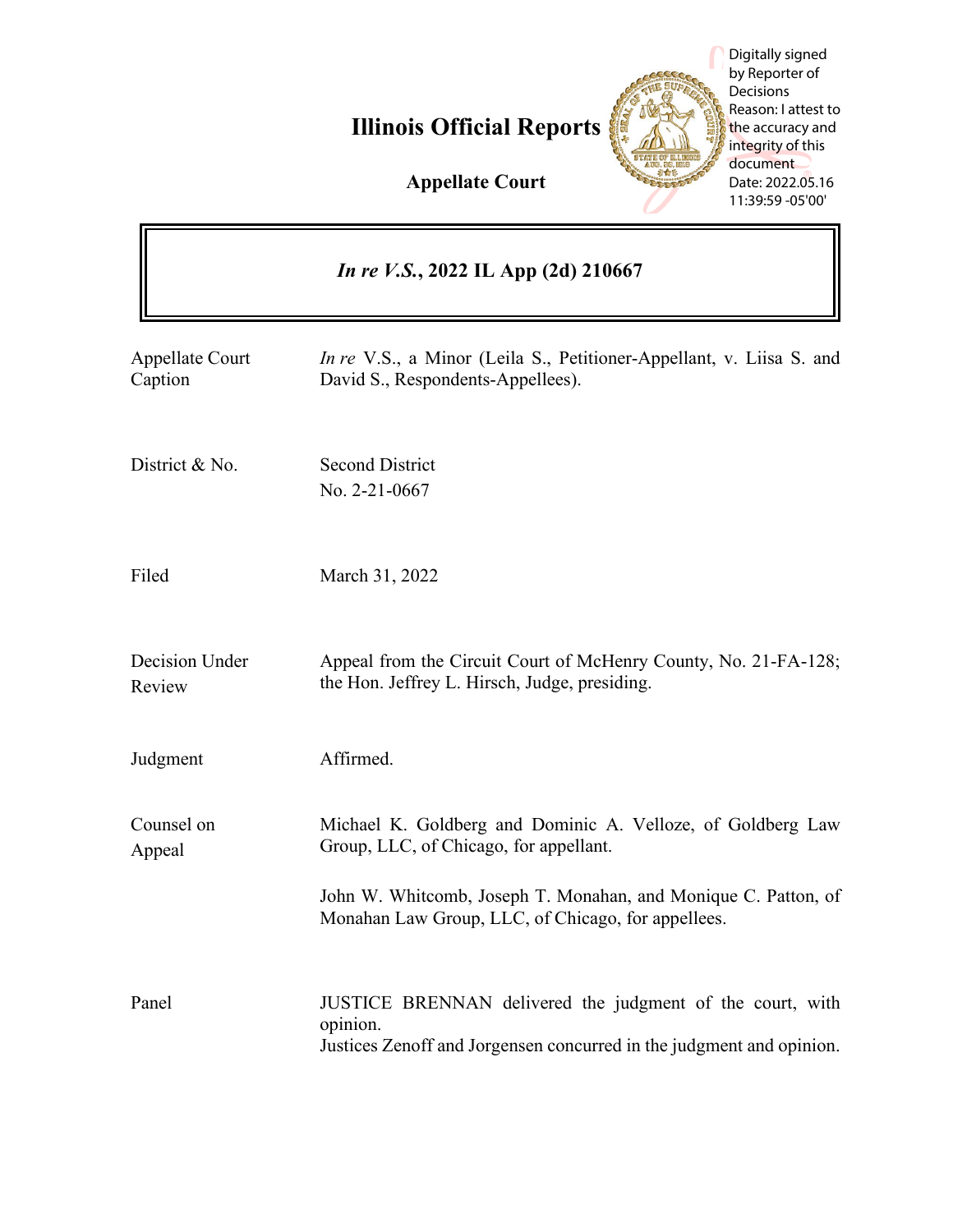#### **OPINION**

¶ 1 Petitioner, Leila S., appeals from a circuit court order denying her petition for visitation with her minor grandchild, V.S. For the reasons that follow, we affirm.

### ¶ 2 I. BACKGROUND

¶ 3 V.S. was born in 2006. Her mother's parental rights were terminated, and her father never established parentage. V.S. was adopted by her mother's cousin, Liisa S., and Liisa's husband, David S.

- ¶ 4 In June 2021, Leila filed a petition for grandparent visitation in Lake County circuit court. See 750 ILCS 5/602.9 (West 2020). Liisa and David filed a petition to change venue, and the matter was transferred to McHenry County circuit court. Leila also subsequently filed a petition for guardianship.
- ¶ 5 Liisa and David filed a combined motion to dismiss the petition for grandparent visitation, pursuant to section 2-619.1 of the Code of Civil Procedure (Code) (735 ILCS 5/2-619.1 (West 2020)). They argued that Leila's petition for grandparent visitation (1) failed to sufficiently allege that Liisa and David unreasonably denied visitation and that V.S. suffered undue harm as a result (*id.* § 2-615(a)) and (2) was barred by an affirmative matter (*id.* § 2-619(a)(9)) in that Leila failed to show that she satisfied any one of the conditions required to file a petition for grandparent visitation (750 ILCS 5/602.9(c)(1) (West 2020)). In response, Leila argued that the requirements of subsection (c)(1)(E) (*id.* § 602.9(c)(1)(E)) had been met. Liisa and David also filed a motion to strike the petition for guardianship.
- ¶ 6 The trial court held oral argument on both motions on August 18, 2021, and on August 20, 2021, entered a written order striking the petition for guardianship and dismissing the petition for grandparent visitation. The court struck the petition for guardianship pursuant to section 2- 615 of the Code, stating, "The petition for guardianship of the minor child and the emergency motion for temporary guardianship are stricken without prejudice \*\*\*. Petitioner is granted leave to file and serve notice of an amended petition for guardianship within 30 days from the date of this order."

 $\P$  7 The court dismissed the petition for grandparent visitation pursuant to section 2-619(a)(9) of the Code. It concluded that "[Leila] has special standing \*\*\* pursuant to 750 ILCS 5/602.9(b)(6)[(West 2020)] because [Liisa and David] were related to their adopted child as defined by Section 1 of the Adoption Act" and that Leila had pled sufficient facts to sustain the petition. Nevertheless, the court concluded that Leila had not satisfied any of the conditions of section  $602.9(c)(1)$ .

¶ 8 Following oral argument, the trial court orally explained that it interpreted section 602.9 to require a petitioner who has standing under subsection (b)(6) to nevertheless allege and prove the existence of one of the conditions under subsection  $(c)(1)$ . Moreover, it interpreted the reference to "parent" or "parents" in subsection  $(c)(1)$  to refer to the adoptive parent or parents. Accordingly, in its written order, the court rejected Leila's argument that subsection  $(c)(1)(E)$ was satisfied, explaining that the requirements were not met because Liisa and David were married and living together. It stated, "This dismissal order is entered without prejudice should any of the conditions under Section  $602.9(c)(1)(A)$ -(E) be found to exist in the future." The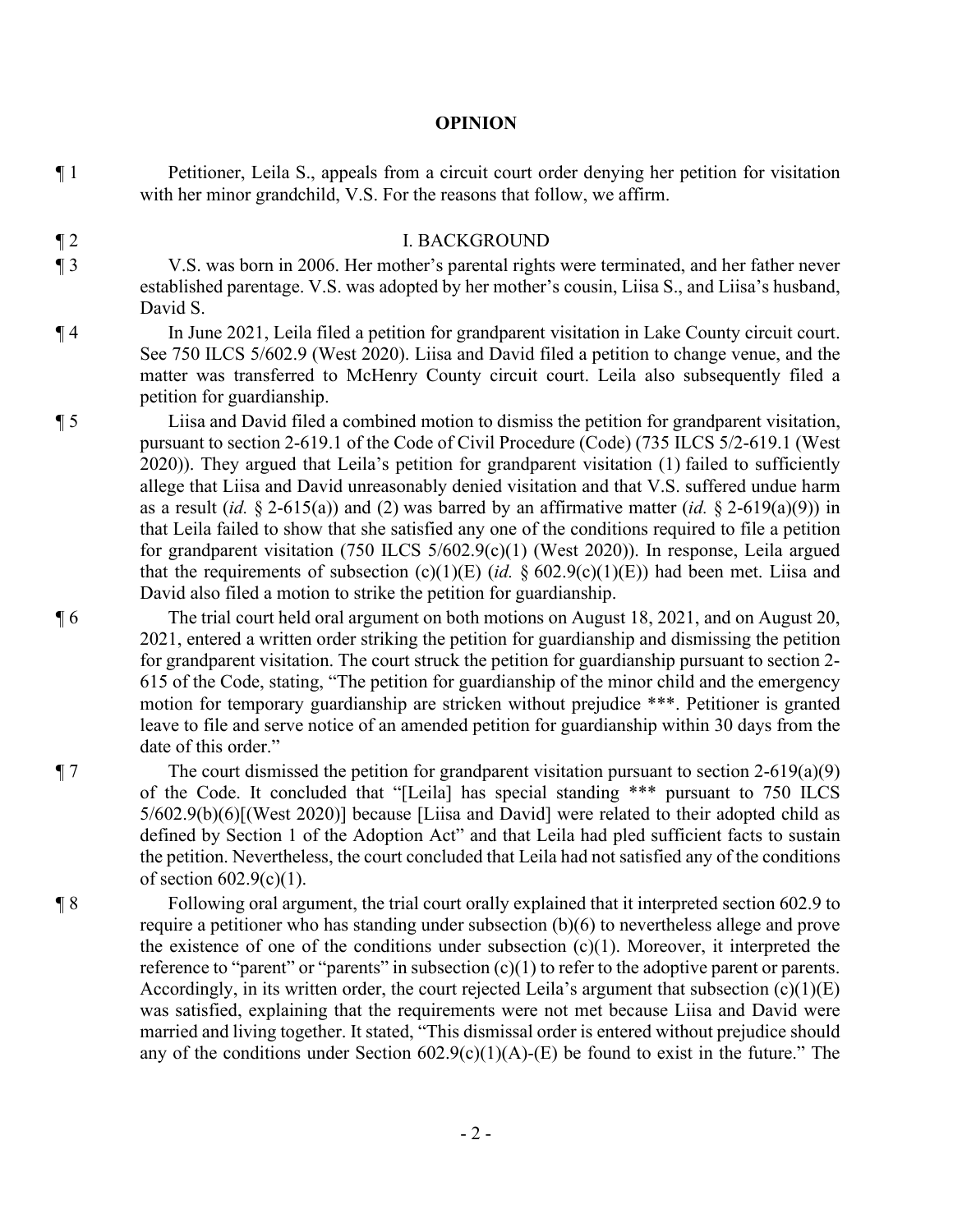court also indicated following oral argument that Leila could request a final order, though she did not do so at that time.

- ¶ 9 Leila filed a motion to reconsider the dismissal of her petition for grandparent visitation. The court denied the motion to reconsider in an October 20, 2021, written order, stating, "This is a final and appealable order." Leila filed her notice of appeal on November 12, 2021.
- ¶ 10 After the case was docketed in this court, we directed Leila to file a jurisdictional statement. Leila filed her jurisdictional statement on December 16, 2021, and on December 20, 2021, Liisa and David filed a motion to strike the same. We denied that motion without prejudice and allowed the parties to address this court's jurisdiction in their briefs. Leila's appellant brief incorporated by reference her jurisdictional statement.

#### ¶ 11 II. ANALYSIS

¶ 12 At issue in this appeal is whether the trial court erred in granting Liisa and David's motion to dismiss Leila's petition for grandparent visitation and in denying the motion to reconsider the same, finding that Leila failed to establish the existence of any of the conditions in subsection (c)(1). We review both judgments *de novo*. *Jaros v. Village of Downers Grove*, 2020 IL App (2d) 180654, ¶ 35; *In re Tyreke H.*, 2017 IL App (1st) 170406, ¶ 109. Preliminarily, however, we must address this court's jurisdiction.

### ¶ 13 A. This Court Has Jurisdiction

¶ 14 Leila argues that this court has jurisdiction pursuant to Illinois Supreme Court Rule 303 (eff. July 1, 2017), while Liisa and David counter that Leila did not obtain a final judgment and, therefore, this court lacks jurisdiction.

¶ 15 At the outset, Liisa and David argue that Leila attempts to flout Illinois Supreme Court Rule 23(e)(1) (eff. Jan. 1, 2021) by citing a Rule 23 order (*Village of East Dundee v. Village of Carpentersville*, 2014 IL App (2d) 131006-U) entered prior to January 1, 2021, in her jurisdictional statement. Leila's brief incorporated by reference her previously entered jurisdictional statement without modification, thus it included the offending citation. Leila, in her reply brief, acknowledges the oversight and requests that we consider her jurisdictional statement without the offending citation. Liisa and David request that we strike the jurisdiction section of Leila's brief, dismiss the appeal, and sanction Leila. We decline that drastic request, but we disregard the offending citation.

¶ 16 We next consider Liisa and David's substantive jurisdiction argument that Leila did not appeal from a final order. Rule 303 provides, "The notice of appeal must be filed with the clerk of the circuit court within 30 days after the entry of the final judgment appealed from \*\*\*." Ill. S. Ct. R. 303(a)(1) (eff. July 1, 2017). "A final order is one that 'resolve[s] every right, liability or matter raised.' " *Goral v. Kulys*, 2014 IL App (1st) 133236, ¶ 22 (quoting *Marsh v. Evangelical Covenant Church of Hinsdale*, 138 Ill. 2d 458, 465 (1990)); *cf. Armstead v. National Freight, Inc.*, 2021 IL 126730, ¶ 23 (" '[T]o be considered final and appealable for purposes of Rule 304(a), a judgment or order must terminate the litigation between the parties on the merits of the cause, so that, if affirmed, the trial court only has to proceed with execution of the judgment.' " (quoting *Blumenthal v. Brewer*, 2016 IL 118781, ¶ 25)). Liisa and David contend that Leila did not appeal from a final order because the trial court disposed of both the petition for grandparent visitation and the petition for guardianship "without prejudice." In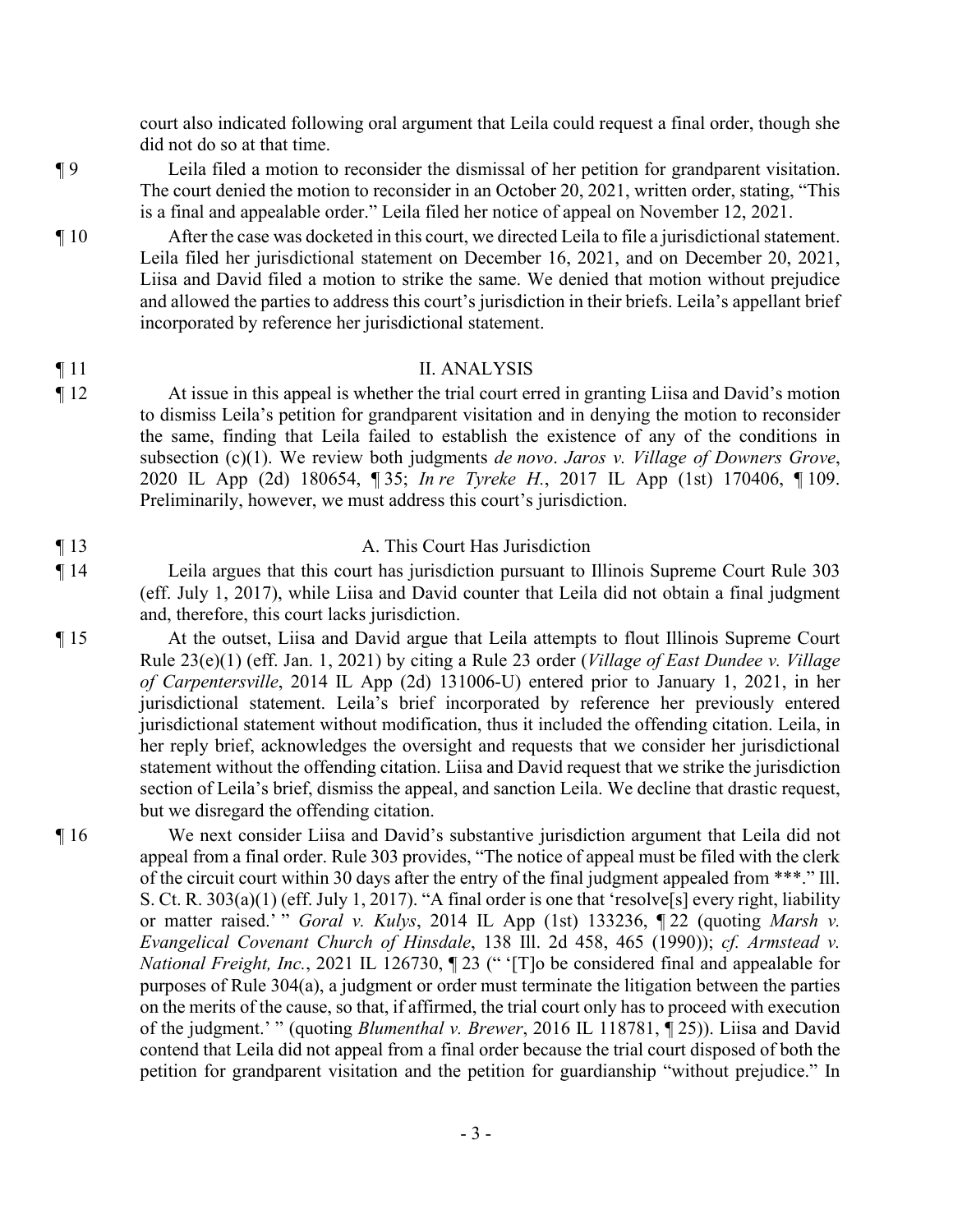support of their contention that we lack jurisdiction, they cite *D'Attomo v. Baumbeck*, 2015 IL App (2d) 140865, ¶ 23, for the proposition that a trial court clearly manifests its intent that an order is not final and appealable whenever it includes the phrase "without prejudice." Leila responds that the finality and appealability of an order is determined by its effect rather than its form. *Krause v. USA DocuFinish*, 2015 IL App (3d) 130585, ¶ 16 (" '[I]f the dismissal is because of a deficiency that could be cured by simple technical amendment, the order is not the subject of appeal.' [Citation.] On the other hand, if the dismissal is because of a 'perceived substantive legal deficiency,' the dismissal order is final and therefore appealable.").

¶ 17 We agree with Leila. Liisa and David are correct in noting that the trial court's August 20, 2021, order was entered "without prejudice" to Leila's ability to refile. But the court's order required Leila to file an amended petition for guardianship within 30 days. She did not do so, and thus that part of the order became final by its own terms on September 19, 2021. And while the court also dismissed Leila's petition for grandparent visitation "without prejudice," she filed a motion for reconsideration, which the trial court denied on October 20, 2021, stating, "This is a final and appealable [o]rder." The trial court was not required to render any express finding as with an appeal under Illinois Supreme Court Rule 304(a) (eff. Mar. 8, 2016). Rather, the only requirement was the entry of a final judgment. Ill. S. Ct. R. 303(a)(1) (eff. July 1, 2017). The effect of the trial court's October 20, 2021, order was to resolve every matter raised in the trial court after the amendment of the petition for grandparent visitation had been disallowed, and thus it was a final judgment. Liisa and David's argument fixates on the trial court's August 20, 2021, order, while ignoring what followed. Leila filed her notice of appeal on November 12, 2021, within 30 days of the entry of the final judgment. See *id.* We have jurisdiction.

#### ¶ 18 B. The Trial Court Properly Dismissed Leila's Petition

¶ 19 Before reviewing the trial court's order, we must construe section 602.9 in light of its history, structure, and text. The rules that guide our analysis are well established:

> "The cardinal rule of statutory construction is to ascertain and give effect to the intent of the legislature. [Citations.] The best evidence of legislative intent is the language used in the statute itself, which must be given its plain and ordinary meaning. [Citations.] The statute should be evaluated as a whole, with each provision construed in connection with every other section. [Citations.] Further, in construing a statute, a court is not at liberty to depart from the plain language of the statute by reading into it exceptions, limitations, or conditions that the legislature did not express. [Citations.] Where the statutory language is clear and unambiguous, it will be given effect without resort to other aids of construction. [Citations.] We conduct *de novo* review when resolving an issue of statutory construction." *Lulay v. Lulay*, 193 Ill. 2d 455, 466  $(2000).$

Section 602.9 was enacted as part of Public Act 99-90 (eff. Jan. 1, 2016). It is the successor to sections 607(b)(1) and 607(b)(3) of the Illinois Marriage and Dissolution of Marriage Act (Marriage Act), which were declared unconstitutional by our supreme court in *Wickham v. Byrne*, 199 Ill. 2d 309, 321 (2002). Until the adoption of section 602.9, *Wickham* was interpreted as rendering the grandparent visitation statute void *ab initio*, thereby reviving the common law right to grandparent visitation under "special circumstances." *In re M.M.D.*, 344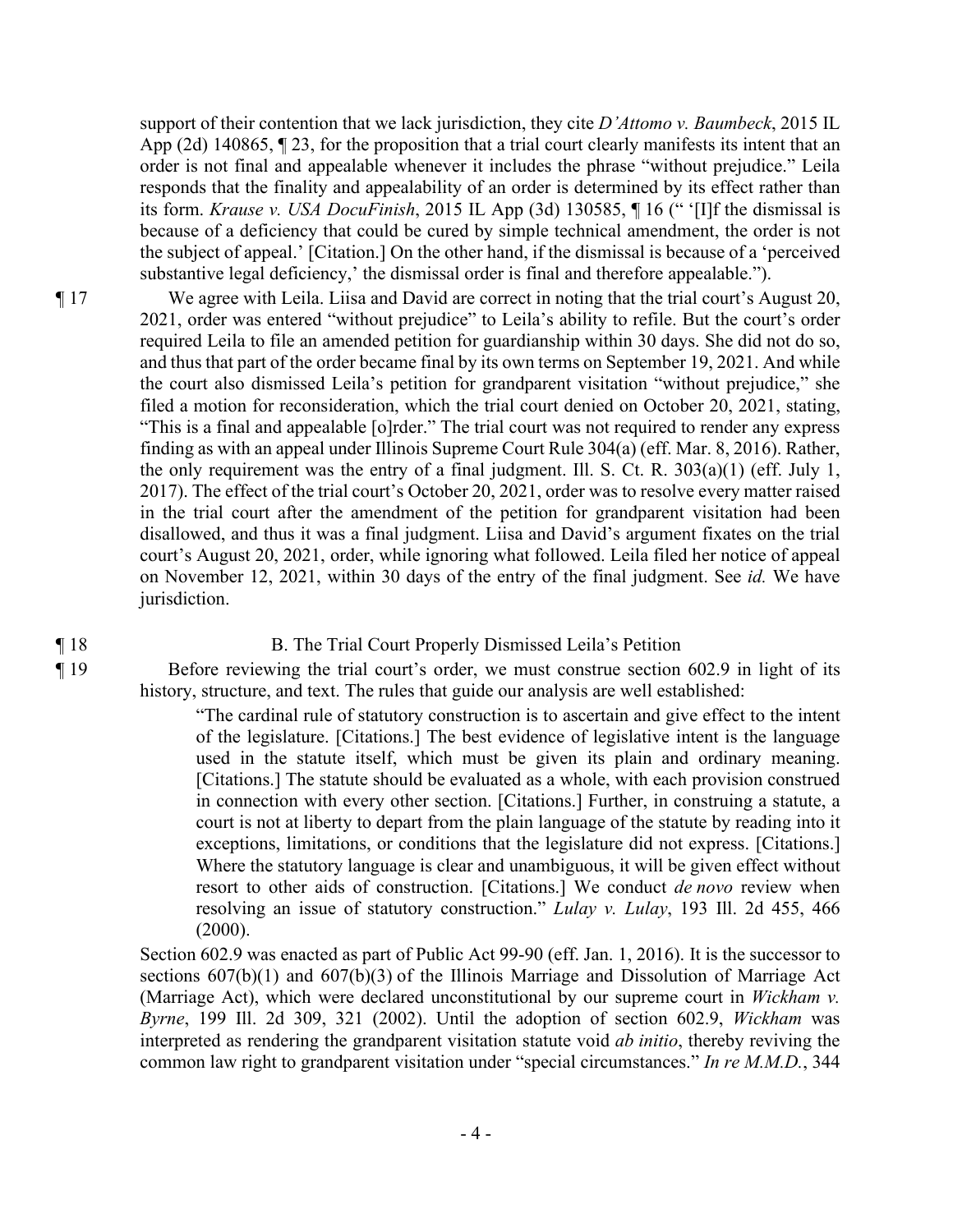#### Ill. App. 3d 345, 348 (2003), *aff'd*, 213 Ill. 2d 105 (2004).

#### ¶ 20 1. *Structure of Section 602.9*

¶ 21 Section 602.9, titled "Visitation by certain non-parents," is codified in the Marriage Act. 750 ILCS 5/602.9 (West 2020). It has six subsections: (a) through (f). *Id.* Subsection (a) defines four terms used in the statute. *Id.* § 602.9(a). Subsection (b) provides general provisions, including the general procedure to be followed under the statute. *Id.* § 602.9(b). Subsection (c) is labeled, "Visitation by grandparents, great-grandparents, step-parents, and siblings." *Id.*  § 602.9(c). Subsection (d) provides the procedure for the modification of a visitation order. *Id.*  § 602.9(d). Subsections (e) and (f) establish that certain criminal convictions disqualify individuals from petitioning for visitation. *Id.* § 602.9(e), (f). Most pertinent to our analysis is subsection (c). We do not believe that the text of subsections (a), (b), (d), (e), or (f) are relevant, and with a minor exception, neither party suggests otherwise.

 $\parallel$  22 Unlike subsection (b)(2)(D), which renders the nonparent visitation provisions inapplicable where an adoptive parent is "*not related* to the biological parents of the child," Leila notes that subsection (b)(6) provides standing for a "grandparent, great-grandparent, or sibling" to seek visitation where "the person or persons adopting the child *are related to the child*." (Emphases added.) *Id.* § 602.9(b)(2)(D), (b)(6). In turn, " '[r]elated child' " is defined under section 1 of the Adoption Act as "a child subject to adoption where either or both of the adopting parents stands in any of the following relationships to the child by blood, marriage, adoption, or civil union: parent, grand-parent, great-grandparent, brother, sister, step-parent, step-grandparent, step-brother, step-sister, uncle, aunt, great-uncle, great-aunt, first cousin, or second cousin." 750 ILCS 50/1(B) (West 2020).

¶ 23 Liisa and David acknowledge that they are related to V.S. and do not dispute that Leila is a grandparent who has standing to file a visitation petition. Rather, they contend that the trial court properly dismissed the petition because Leila did not allege any of the prerequisite conditions set forth in subsections  $(c)(1)(A)$  through  $(E)$ . 750 ILCS 5/602.9(c)(1)(A)-(E) (West 2020). Leila concedes that she was required to satisfy at least one of the preconditions in order to survive the motion to dismiss her petition, but she argues that the trial court erred in finding that she failed to do so, specifically as to subsection  $(c)(1)(E)$ , to which we now turn.

#### ¶ 24 2. *Subsection (c)*

¶ 25 Subsection (c) is labeled "Visitation by grandparents, great-grandparents, step-parents, and siblings." *Id.* § 602.9(c). Subsection (c)(1) provides that one of the above people may bring a petition for visitation if (1) "there is an unreasonable denial of visitation by a parent" and (2) the denial of visitation "causes undue mental, physical, or emotional harm to the child." *Id.* § 602.9(c)(1). However, one of five additional enumerated conditions must also be present before grandparent visitation may be ordered by the court. *Id.* § 602.9(c)(1)(A)-(E). The enumerated condition that Leila contends she satisfied is subsection  $(c)(1)(E)$ , which requires: "(i) the child is born to parents who are not married to each other; (ii) the parents are not living together; (iii) the petitioner is a grandparent, great-grandparent, step-parent, or sibling of the child; and (iv) the parent-child relationship has been legally established." *Id.* § 602.9(c)(1)(E).

 $\parallel$  26 Leila contends that she has satisfied subsection (c)(1)(E) because the biological parents of V.S. were unmarried and not living together at the time of the adoption. Liisa and David counter, as the trial court found, that "parent" for purposes of subsection  $(c)(1)(E)$  refers to the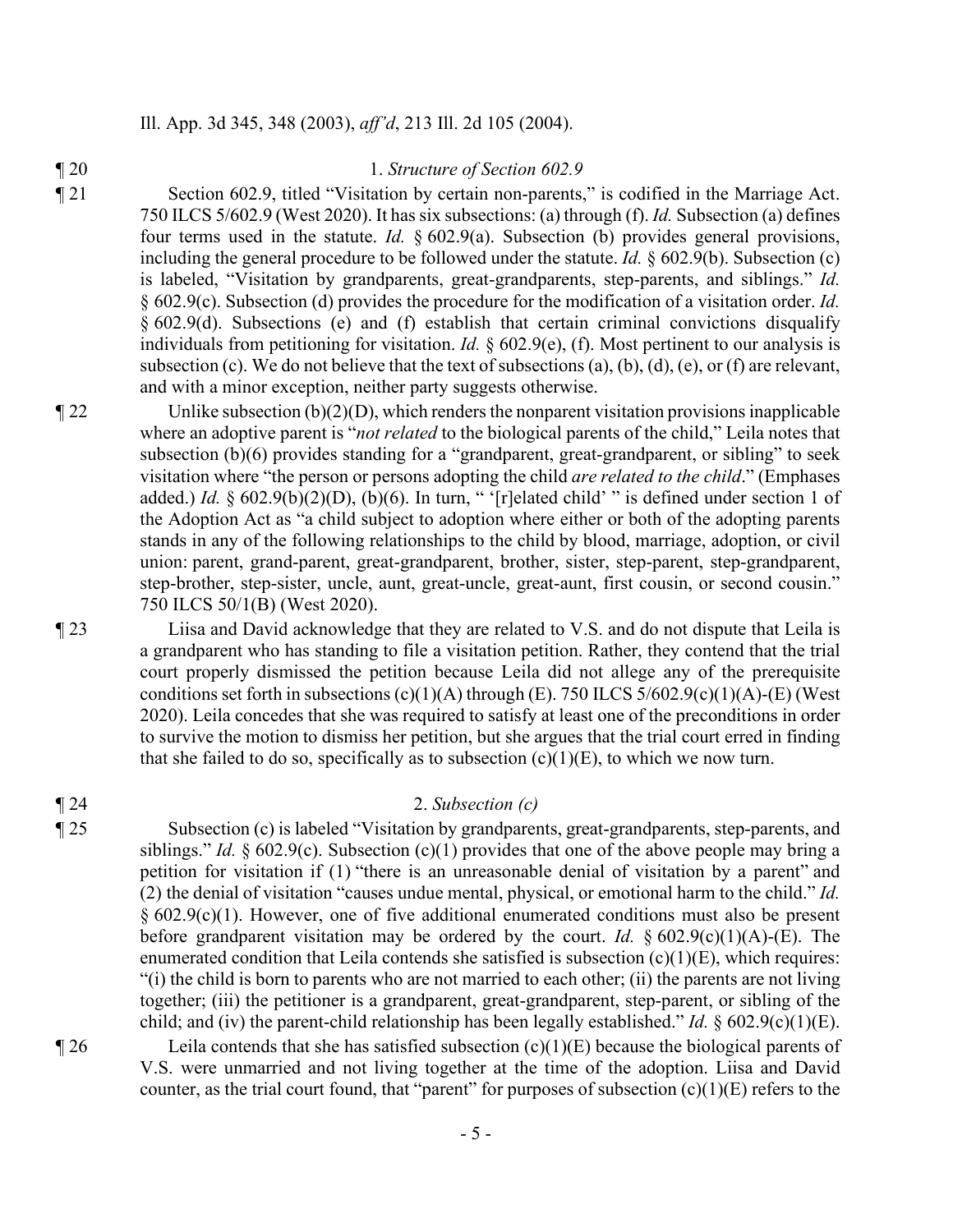adoptive parents in this case, and not the biological parents. Because the adoptive parents are married and living together, the trial court interpreted subsection  $(c)(1)(E)$  as inapplicable to the instant situation.

¶ 27 Considering the structure of the statute, its plain language, and its intended purpose, we disagree with both parties' interpretation of subsection  $(c)(1)(E)$ . Simply put, subsection  $(c)(1)(E)$  has no application where a child has been adopted.

 $\llbracket 28$  Initially we note that the subparts of subsection (c)(1)(E) are in the conjunctive and must all be satisfied. Subpart (i) requires that "the child *is born to parents who are not married* to each other." (Emphasis added.) *Id.* § 602.9(c)(1)(E)(i). Obviously, a child is not generally understood to be "born to" the adoptive parents. Subpart (ii) requires that the parents are not living together. Liisa and David's interpretation that "parents" in the second subpart refers to adoptive parents makes little sense when considered in the context of the first subpart. Both subparts (i) and (ii) are phrased in the present tense, suggesting they refer to the same parents. Clearly, subpart (ii) is designed to further qualify those unmarried parents who may be subject to a grandparent visitation petition, *i.e.*, unmarried parents who are also not living together. Subpart (ii)'s additional hurdle to grandparent visitation merely acknowledges the societal reality that many unmarried, cohabitating parents are as capable of raising their children as married parents. In further support that subsection  $(c)(1)(E)$  does not apply in the adoption context, we observe that subpart (iii) allows "step-parents" to petition for visitation, though they are specifically not included in subsection (b)(6)'s list of possible petitioners for visitation where a related adoption occurs. *Id.* § 602.9(b)(6) ("If the person or persons who adopted the child are related to the child \*\*\* any person who was related to the child as grandparent, greatgrandparent, or sibling \*\*\*shall have standing to bring an action under this Section \*\*\*.").

 $\P$  29 Leila's interpretation of subsection (c)(1)(E) is equally untenable. She correctly reads both subparts (i) and (ii) as referring to the biological parents but then asserts that these factual antecedents will always permit a grandparent to seek visitation where the adoptive parents are related. First, we note that such an outcome is at odds with the purpose of the statute, which is to honor the decisions of parents except where there has been a breakdown in the nuclear family. Moreover, Leila's interpretation ignores subpart (iv)'s requirement that "the parentchild relationship has been legally established." *Id.* § 602.9(c)(1)(E)(iv). While this is a potential issue for paternal grandparents where biological parents are not married, it will never apply where the parental relationship has been established through adoption proceedings. Accordingly, we construe subsection (c)(1)(E) as applying *only when a biological parent* has unreasonably denied visitation so as to cause harm to the child.

¶ 30 Constitutional concerns also support our interpretation that subsection (c)(1)(E) is inapplicable in the related-adoption context. Parents have a fundamental right to make decisions regarding the care, custody, and control of their children. See *Wickham*, 199 Ill. 2d at 316. A statute that permits *any third party* to subject any decision by a parent concerning visitation of his or her children to state-court review, without affording the parent any deference, is unconstitutional. *Troxel v. Granville*, 530 U.S. 57, 67 (2000) (holding unconstitutional a Washington statute that permitted " '[a]ny person' " to petition for visitation " 'at any time' " (emphases omitted)). Indeed, a statute that limits standing to petition for visitation rights to relatives is nevertheless unconstitutional if it "places the parent on equal footing with the party seeking visitation rights," as doing so "directly contravenes the traditional presumption that parents are fit and act in the best interests of their children."